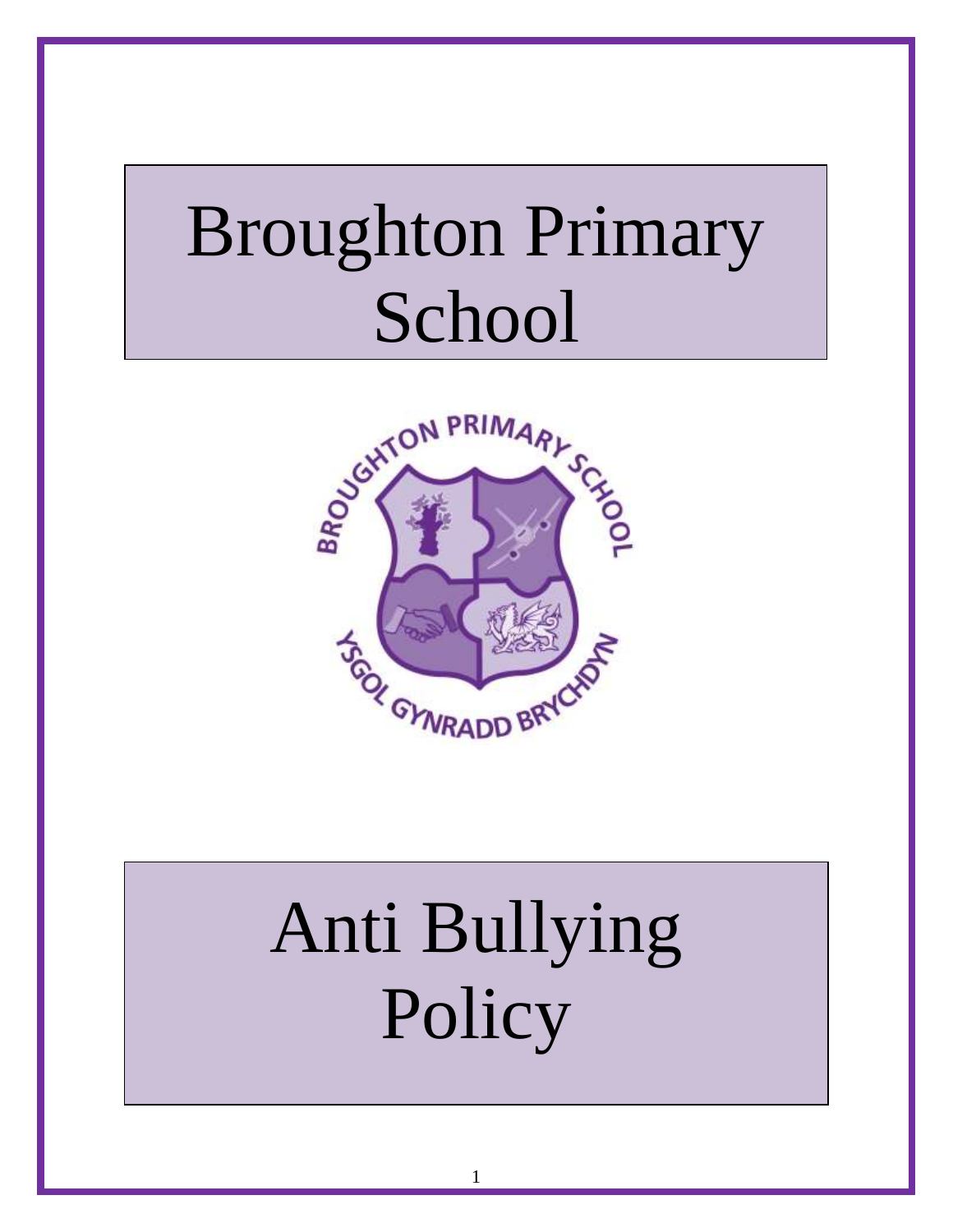## **ANTI-BULLYING POLICY**

The aim of Broughton Primary School is to develop a sense of well being in every pupil. We seek to provide each child with the best possible education in a caring, supportive and safe environment, free from oppression, humiliation and abuse, ensuring that they have every opportunity to reach their full potential. Working in partnership with parents, we wish Broughton Primary School to be an orderly, caring community, where each pupil is free to learn and thrive in a secure atmosphere. A clearly set out code of behaviour helps us to achieve this environment.

#### **Aims of the policy**

The purpose of promoting, supporting and maintaining this policy is to guarantee that children feel safe, secure, confident and happy within Broughton Primary School environment and to understand that any concerns are addressed with care and consideration.

Broughton Primary School is therefore committed to:

- Promoting a positive ethos within the school, which fosters the development of skills, self confidence and self esteem
- Sharing information by encouraging pupils to confide in staff and parents/carers and having clear procedures for dealing with matters of concern
- Developing procedures by having clear lines of communication and referral for incidents and information and referring the matter to relevant staff
- Monitoring the situation by ensuring all staff are vigilant and that the policy is reviewed on a regular basis
- Support providing pupils who have experienced bullying with the help they need
- Prevention sending out the message that negative behaviour is anti social and will not be tolerated at school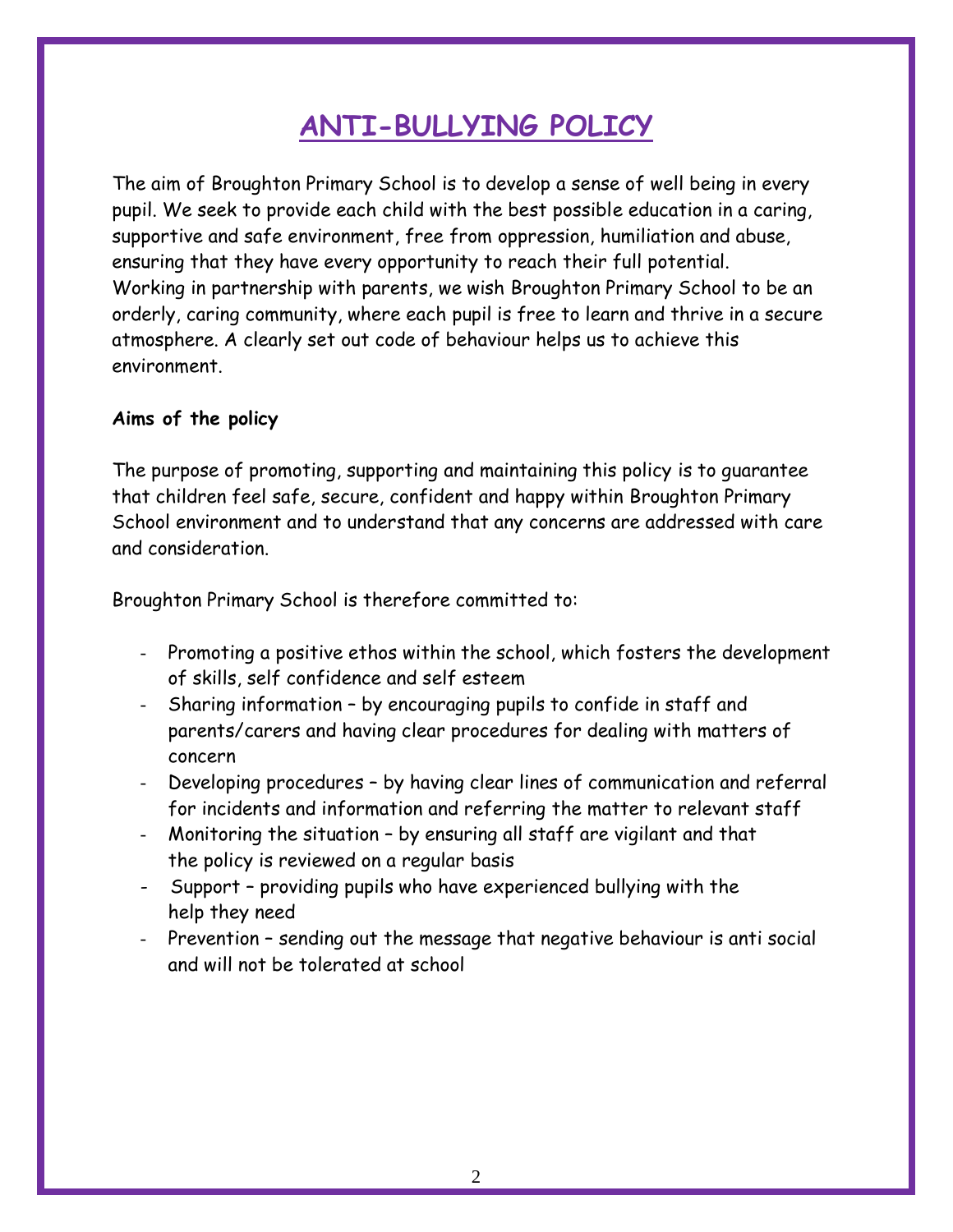#### **Definition of Bullying**

Evidence from various different sources confirms that bullying can occur at any time during a child's career. Often this can revolve around ethnicity, culture, class, religion and disability factors. However this is not always the case and it is sometimes unclear why some children experience harassment. The St David's Consortium definition of bullying states "Bullying is any ongoing/repeated act which is unwelcome or hurtful to the victim"

Either an individual child or a group can inflict the distress or hurt. Bullying behaviour can take many forms including the following:

- Emotional children are repeatedly excluded or ignored, tormented with unpleasant gestures and looks, humiliated or ridiculed
- Verbal name calling, insulting, persistent teasing, making offensive remarks
- Physical hitting, kicking or other forms of violence, taking belongings, sexual harassment
- Bullying by text messages or e-mail sending malicious messages by text, social network site or e-mail

All of the above are equally serious and each victim of bullying will experience distress. This can often have a negative effect on academic achievement. Long term effects can lead to difficulties with personal relationships and low self esteem.

Bullying can affect everyone – not just the individual and the instigators. It can influence other children who may have witnessed violence and the distress of the victim.

#### **Whole School Approach**

All members of the school community have a responsibility for preventing and addressing bullying. As a school community at Broughton Primary School we will attempt to eliminate this problem by developing a positive ethos where all children are praised for behaving and working well.

Strategies in place to achieve this are

- Creating good order conducive to learning in all classes
- Differentiating work suitable to the needs of all pupils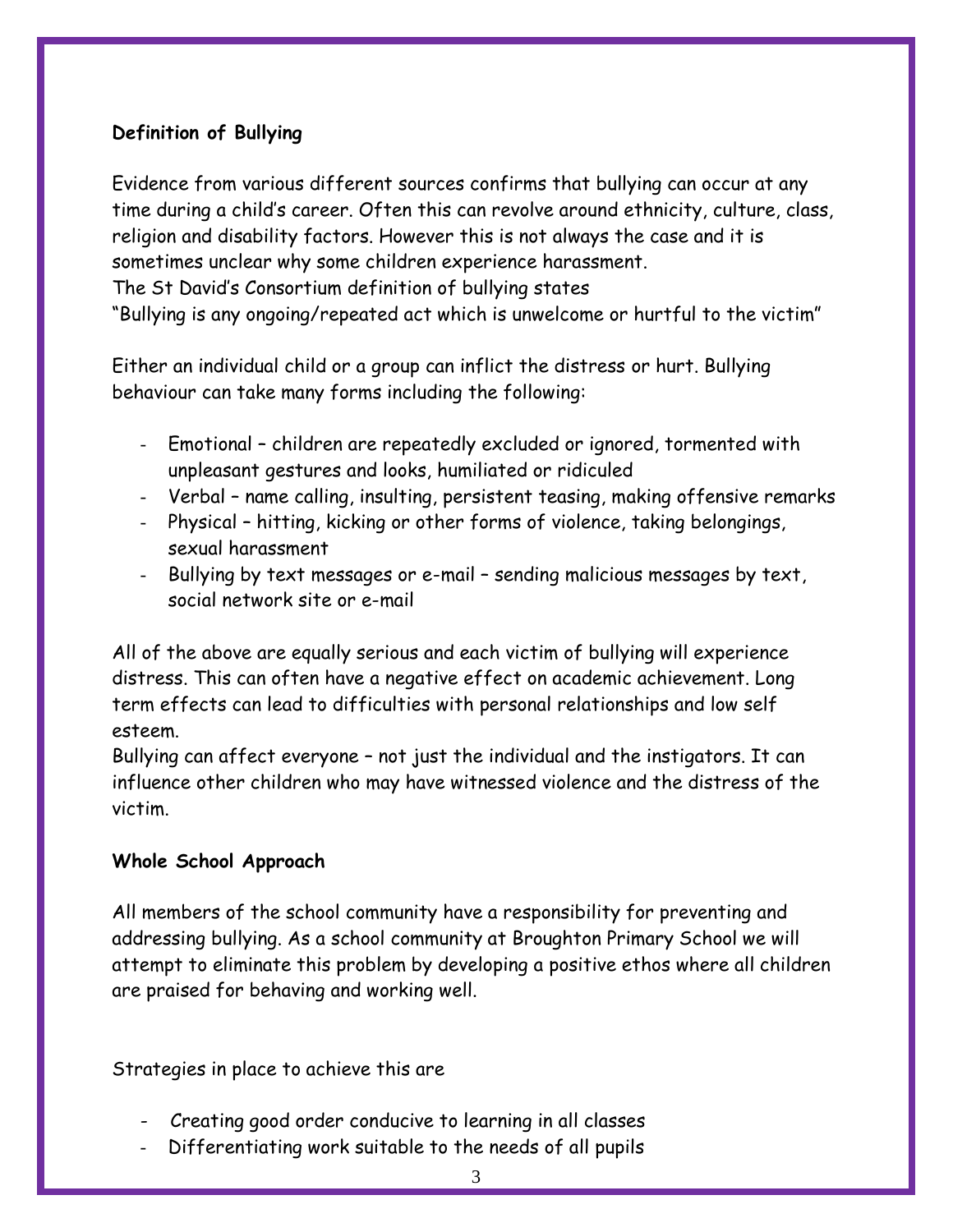- Creating interest by adopting a variety of teaching methods and meaningful assessment of achievements, always emphasising the positive
- Promoting co-operative learning and group work
- Providing social, cultural and sporting activities throughout the year to encourage pupil motivation and well being
- Ensuring children are supervised effectively at all times during the school day
- Promoting individuality, tolerance, social responsibility and consideration for others
- Communicating frequently and effectively with parents and carers
- Promoting care of younger pupils by older ones
- Fostering a sense of belonging
- Introducing adult and peer mediation, buddies, circle time activities and school council
- Using the curriculum PSHE, circle time, R.E., history, English
- Introducing anti-bullying week activities done throughout school to raise awareness and contribute to the policy
- Accessing external services to raise self esteem, group work, assertiveness training

In all classes, teachers seek to establish and develop an atmosphere of openness and trust in partnership with pupils, which will make it possible to explore and discuss issues with confidence. As a school many curricular approaches are used as well as school assembly time. The use of theatre groups, interactive cds, the local Police Liaison Officer and links with the behaviour support team offer valuable sources of information and partnership.

In addition the school will also consult pupils and parents regarding the policy and procedures included within it.

#### **Reporting Bullying Incidents**

The school will ensure that pupils know how important it is to report bullying they have witnessed or suffered.

Pupils will be assured that their concerns will be responded to with sensitivity and dealt with promptly. All reports will be taken seriously and this policy will be adhered to when dealing with the victim and those who bully or threaten to bully. Confidentiality for anyone who shares information will be respected Lines of communication and referral will be clear and efficient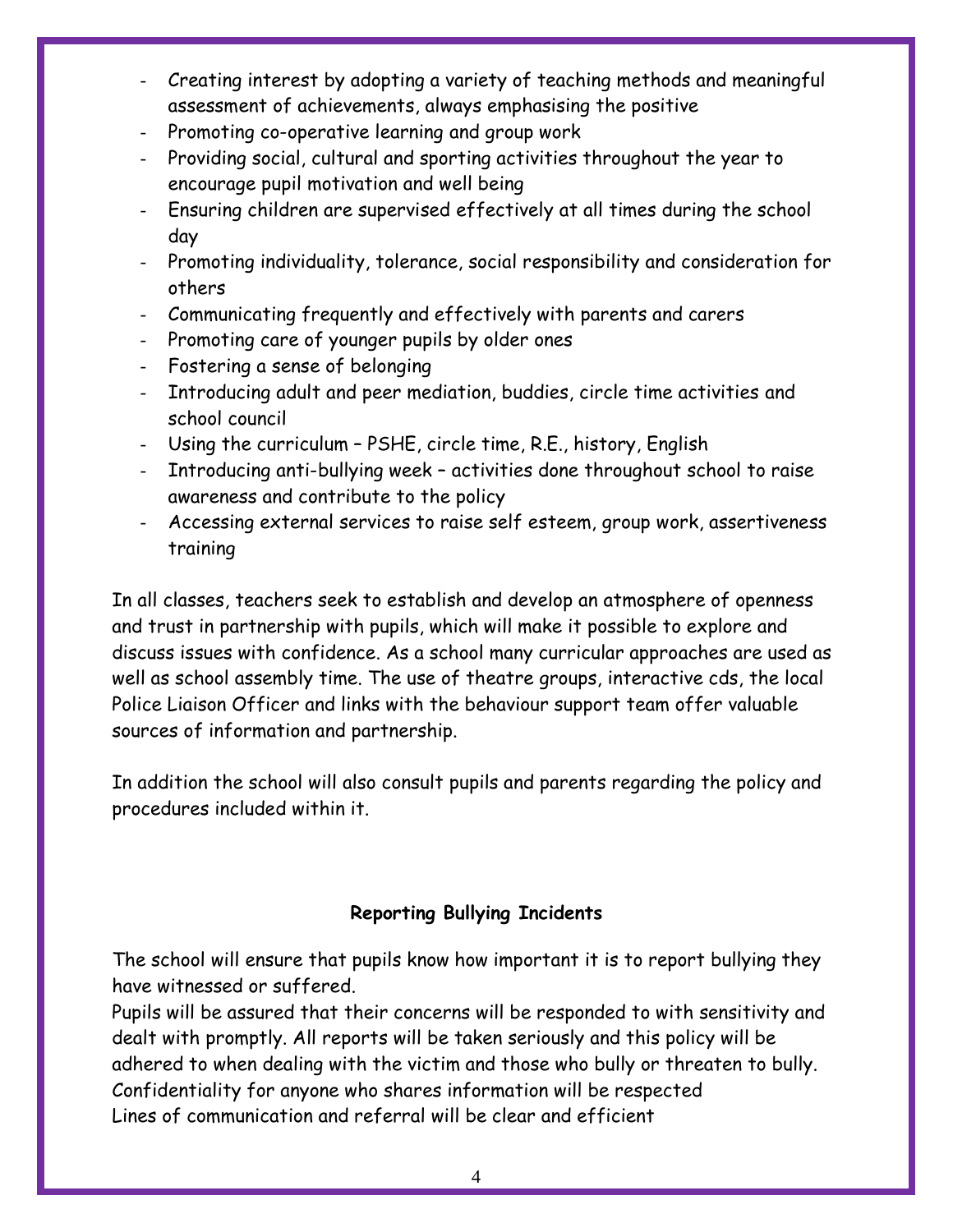Opportunities for pupils to communicate concerns about bullying will also be provided eg circle time, school council, anti-bullying week

#### **Dealing with Bullying**

Pupils, parents, governors and school staff all have responsibilities in tackling this problem. The occurrence of bullying will hopefully be minimised if all parties work in partnership to fulfil the recommendations of this policy.

Possible signs and symbols to look out for which can sometimes suggest bullying is taking place include:

- Poor attendance, truancy, spending a particular day at home sick
- Turning up late
- Loss of equipment, school bags, dinner money
- Unexplained bruises, scratches, torn clothes
- Child becoming withdrawn, anxious/nervous
- Mood swings
- Tantrums or loss of control
- Fear of travelling to or from school
- Fear of being around the school at break times or lunch times
- Deterioration in work
- Defacing of work
- Stops eating or sleeping

There may be other signs and it must be recognised that these signs may be indicative of problems other than bullying. Sometimes there are no overt signs of bullying and all concerned parties must be alert to any unusual happenings around them.

#### **Advice to pupils who are being bullied or have witnessed bullying**

- 1) Do not suffer in silence
- 2) Try not to show you are upset
- 3) Stay with a group of friends
- 4) Be assertive say you don't like what is happening
- 5) Tell a member of staff straight away
- 6) Don't react or fight back
- 7) If you feel unable to tell an adult in school tell a friend or parent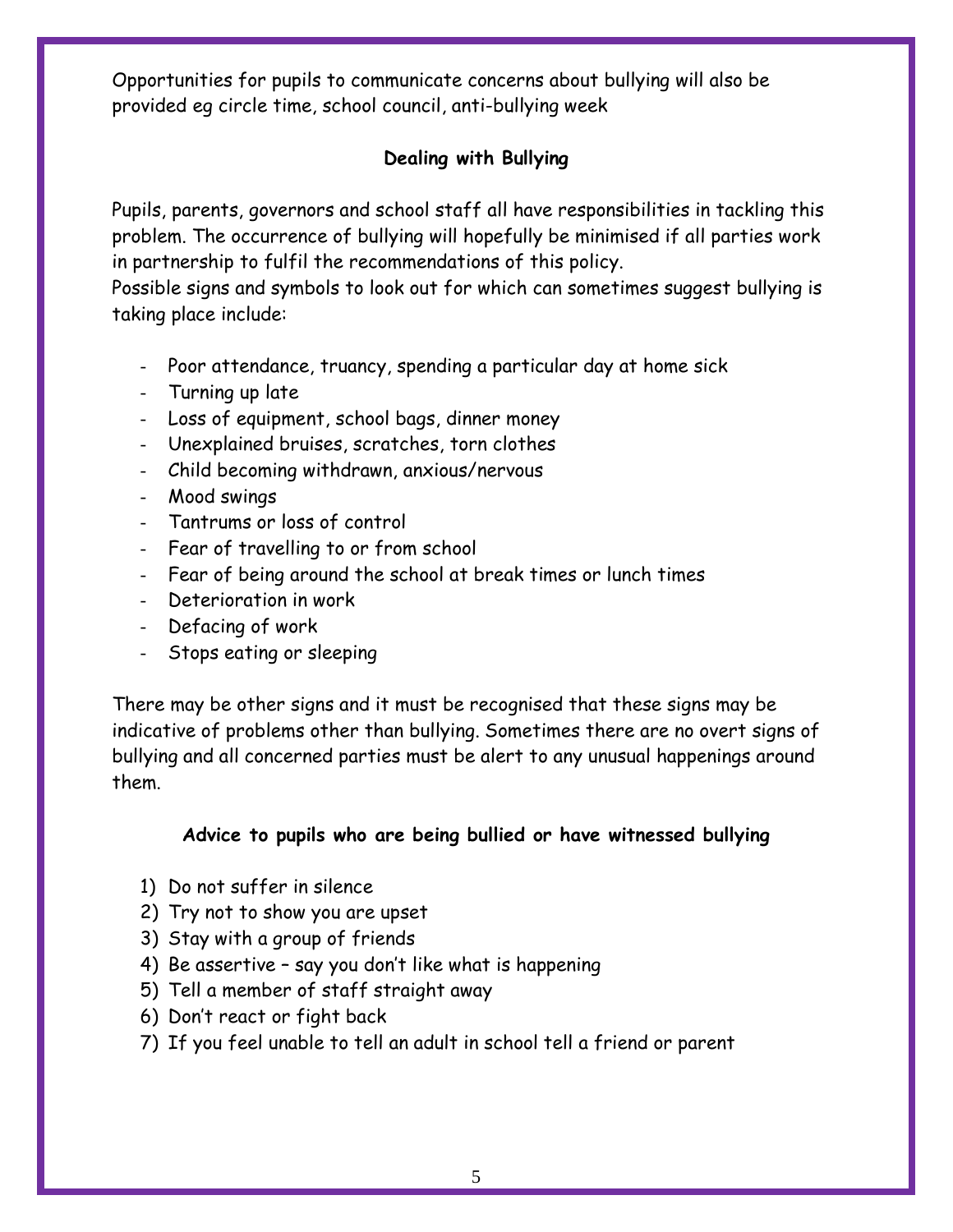#### **Advice and Guidance for Parents**

- 1) Remain calm
- 2) Advise your child not to fight back
- 3) Inform the school immediately
- 4) Encourage your child to make friends as lone children are more of a target for bullies
- 5) Support your child by reinforcing that it is not their fault
- 6) Keep a written record of what happened, be specific about the event
- 7) Stay in touch with the school and work together as a partnership

If you feel that your concerns are not being addressed you can check that procedures are being followed from the anti-bullying policy, discuss concerns with the head teacher or write to the Chair of Governors.

#### **Guidance for staff working in the school**

Each bullying incident will be different and how the teacher becomes aware of it will depend on how it is dealt with. However there are some general points:

- Remain sensitised to early signs of distress and high risk periods
- Be accessible to pupils if they wish to discuss problems
- Respond to reports of bullying in a sensitive manner by listening carefully and making written notes of information received
- Offering practical support and exercising professional judgement on immediate responses to situations
- Alerting the Head teacher to whom all known instances of bullying should be referred
- Completing behaviour/incident log to store on file

The Head teacher should

- Regularly highlight the school bullying procedures
- Establish the facts of each case
- Ensure the appropriate disciplinary sanction is used
- Record incidents appropriately
- Follow up and monitor incidents
- Contact and keep all parties informed of developments as required (parents, teachers, governors, LEA)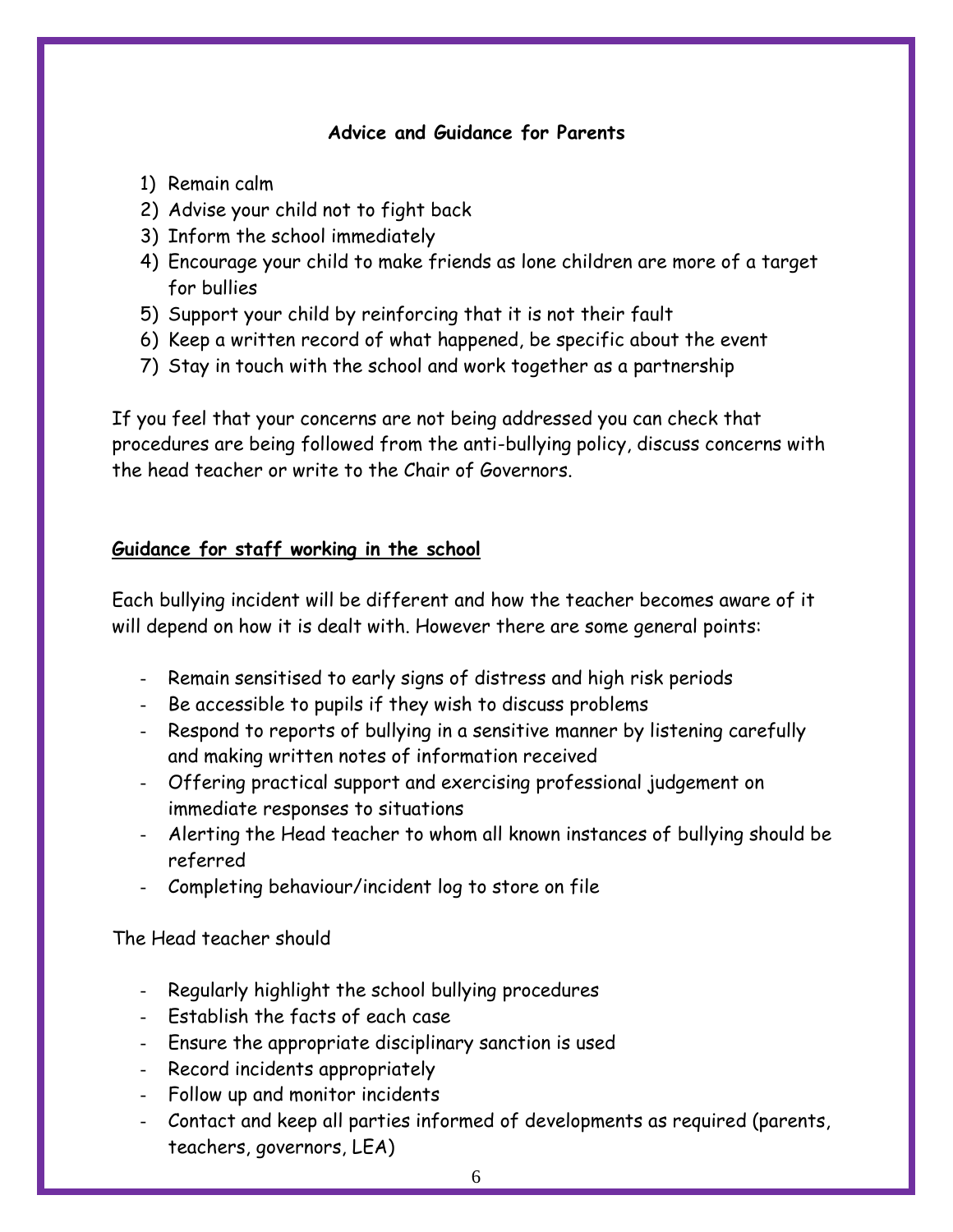#### **Procedures for dealing with incidents of bullying**

Once bullying concerns have been expressed the following will happen:

- Talk to victim
- Talk to witnesses
- Talk to alleged bully
- Design coping strategies for victim
- Alert teachers to situation
- Allow victim and bully to meet and discuss issues
- Discuss with bully the responsibility to change behaviour/ offer support to do so
- Set a date for review

If the bullying is significant or continues then the following sanctions may be imposed:

- Sanctions for bully behaviour monitoring/loss of privileges
	- contact home
	- involve outside agencies
	- use of internal exclusion
	- exclusion

The sanctions above could occur in any order according to the incident and the circumstances.